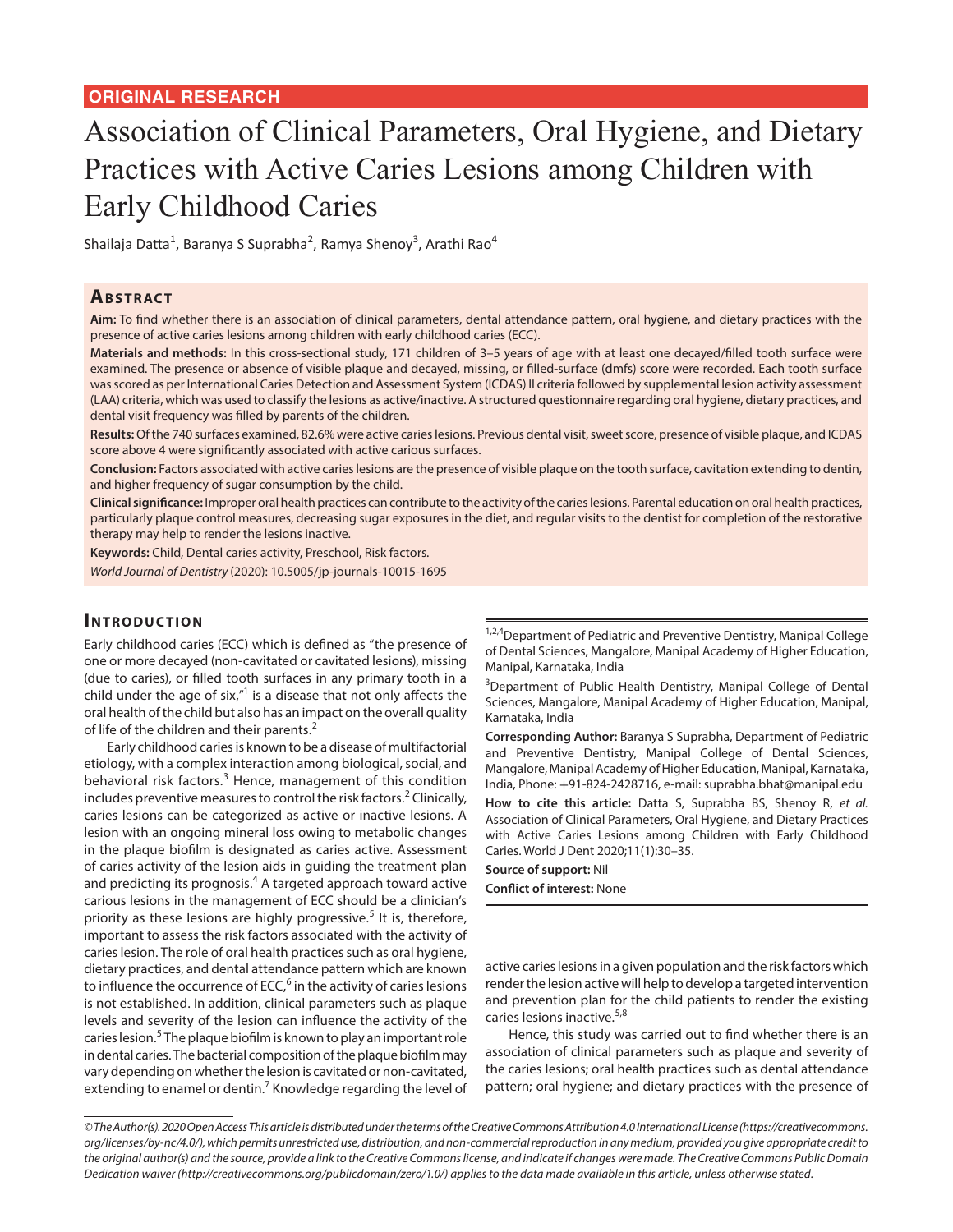active caries lesions among children with ECC. In addition, the study also aimed to determine the proportion of active caries lesions among children with ECC.

#### **MATERIALS AND METHODS**

It was a cross-sectional study involving children of kindergarten schools of Mangaluru city, in the Dakshina Kannada district of Karnataka, India. The study was carried out over a period of 3 months between June 2016 and August 2016.

The sample size was calculated as 684 carious tooth surfaces, assuming the presence of active lesions in 54%<sup>5</sup> of the population and 5% error, at 95% confidence interval. Assuming the presence of an average of four caries surfaces per child<sup>9</sup> and all primary teeth are present in the population to be studied, the number of children to be examined was determined as 171.

Children aged 3–5 years with one or more decayed (cavitated or non-cavitated) tooth surfaces in any primary tooth were included. Children with syndromes or chronic systemic diseases, lack of cooperative behavior during examination, at least one missing primary tooth, and whose parents did not consent for the study were excluded.

Institutional Ethics Committee approval was obtained prior to the onset of the study (letter ref.: MCODS/16028 dated May 14, 2016, issued by Institutional Ethics Committee, Manipal College of Dental Sciences, Mangaluru). A written permission was obtained from school authorities prior to the study. A written informed consent was obtained from parents or guardians of the children prior to their participation in the study. The study was carried out in accordance with the ethical standards as laid down in the 1964 Declaration of Helsinki and its later amendments.

A list of kindergarten schools in the city of Mangaluru was drawn, and two kindergarten schools were selected using simple random sampling technique. A total of 500 informed consent forms were distributed in the kindergarten classes of both the schools, and 270 parents agreed to participate. In total, 171 children were selected after screening for inclusion and exclusion criteria.

#### **Survey Procedure**

The oral examinations were done in the respective schools using a focusable flashlight. The child was made to lie down on a table, while the examiner was positioned behind the child's head. The instruments used during examination included mouth mirror, gauze, and World Health Organization (WHO) probe. Standard universal precautions for infection control were taken during examination of each child. Examination included recording of decayed, missing, or filled-surface (dmfs) index.<sup>10</sup> The presence/ absence of visible plaque on all the surfaces of decayed teeth was recorded by visual examination of the teeth.<sup>11</sup>

Each tooth surface was then scored as per ICDAS II coding which gives the extent of severity of caries lesions.<sup>12,13</sup> The ICDAS II scores were classified based on their severity as enamel lesions (codes 1–3) and dentinal lesions (codes  $4-6$ ).<sup>14</sup> The tooth surface was then given a score by the supplemental LAA criteria to assess the activity of the carious surfaces.<sup>15</sup> A chairside assistant recorded the scores as per the examiner's observations.

The LAA is a summation of three clinical parameters associated with the lesion: (i) clinical appearance (ICDAS II), categorized as brown, white, or cavitated lesion; (ii) caries surface present in a plaque stagnation/non-plaque stagnation area; and (iii) texture of the caries surface characterized as rough/soft or smooth/hard as felt by the ball-ended WHO probe. Each clinical parameter was given a point, and a total of the scores for the three clinical parameters was obtained. Any decayed surface with a score of 4–7 was described as caries inactive. Surfaces with a sum of greater than 7 were described as caries active.<sup>13,15</sup>

All examinations were done by two trained examiners. Training was done using the ICDAS criteria manual<sup>16</sup> and an e-learning program at https://www.iccms-web.com, carried out all examinations. In addition, clinical examination of 10 children with caries lesions (not involved in the study) was carried out until a good inter-examiner agreement was reached. The differences were discussed and sorted out using clinical photographs of the caries lesions. Ten randomly selected children were examined twice by the examiners for inter-examiner reproducibility during the course of the study. Intra-examiner reliability was checked for every tenth child during the study. Intra- and inter-examiner reproducibility was assessed using Cohen's *κ* statistics. The *κ* coefficient for inter-examiner reproducibility was 0.91, while the intra-examiner weighted *κ* values were 0.87 and 0.83.

Parents of the children were asked to complete a structured questionnaire covering oral hygiene practices, dietary practices, and dental attendance pattern. The reliability and validity of the questionnaire was tested prior to the study. Prior to administration, the test–retest reliability of the questionnaire was assessed by administering the questionnaire to 10 parents who were not part of the study. Retest was done after 1 week from the day of initial administration of the questionnaire. The questionnaire was examined for validity by two subject experts. The test–retest reliability values were in the range of 0.8–1.

Questionnaires were distributed to the children, in the school, to be filled by parents at home in a period of 3 days. Any incompletely filled forms were returned to the parents requesting for completion, so that all the questionnaires were fully completed. To evaluate the association between dietary habits and active caries surfaces, a 24-hour diet chart was given to parents. Appropriate instructions were provided to write everything consumed at each meal and between the meals. The sugary items consumed were categorized into liquids (like beverages), solid and sticky foods (like cakes), and slowly dissolving foods (like candies). Each sugar exposure was then multiplied by 5 for liquids, 10 for solid and sticky, and 15 for slowly dissolving foods. A sweet score was then obtained by adding the values obtained for each category. A sweet score of 5 or less was designated as "Excellent," a score of 6–10 as "Good," while a score of 15 or above belonged to the "watch out zone." Thus, Excellent score indicated low frequency of consumption of sugar-containing foods.<sup>17</sup>

#### **Statistical Analysis**

Data were analyzed using Statistical Package for Social Science (SPSS), version 17 software (SPSS, Inc., Chicago, IL, USA). Descriptive statistics were calculated. Chi-square test was applied to know the association of the factors with the presence of active caries lesions, as a part of univariate analysis. Factors found to be significant in the univariate analysis were entered into the multivariate logistic regression analysis to know the association of the dependent variable with independent variables, when presented simultaneously. Odds ratio was determined at 95% confidence interval, and for both the tests, *p*< 0.05 was considered significant.

#### **Re s u lts**

A total of 740 carious tooth surfaces (502 teeth) of 171 children were examined in the study. The sample consisted of 65 boys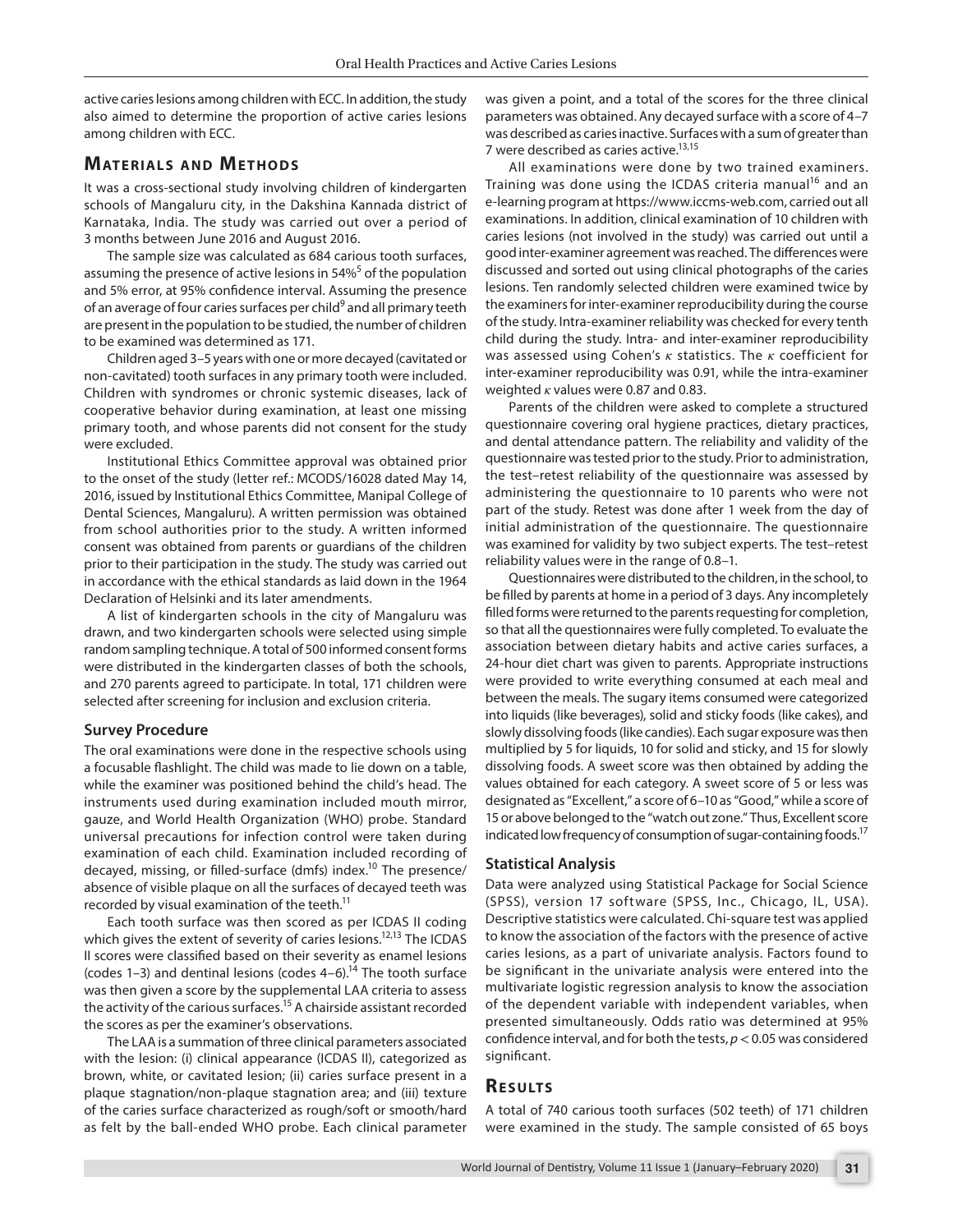and 106 girls. The mean age of the study population was 4.6 years. There was no statistically significant association of age and gender with the presence of active caries surfaces (Table 1). The proportion of active caries surfaces in the study population was found to be 82.6% (624 surfaces).

#### **Oral Hygiene Practices**

Most of the children brushed two times a day using a toothbrush (99%), of which majority (98%) were supervised by adults. Brushing teeth twice a day or more, use of fluoridated toothpaste and regular nighttime brushing were statistically significantly more among children with active caries surfaces. Majority of the parents reported being unaware of the presence of fluoride in their children's toothpaste (Table 2).

## **Feeding/Dietary Practices**

Most of the children were breast-fed during infancy. Method of feeding the child (bottle-fed or breast-fed) and use of bovine milk with sugar or sweetened fruit juice as the feeding drink just before the child fell asleep were statistically significantly associated with active caries surfaces. The frequency of consumption of sugarcontaining food as assessed using sweet score was also found to be significantly associated with active caries surfaces. The percentage of active caries surfaces was higher among children in the "watch out zone." Majority of the parents reported that their child was breast- or bottle-fed up to more than 1 year of age. No statistically significant association was found between duration of feeding and active caries surfaces (Table 3).

# **Dental Attendance Pattern**

The percentage of children who had previously visited the dentist was significantly higher among those with active caries surfaces. Fluoride application by the dentist did not show any statistically significant association with the presence of active caries surfaces. More than 80% never underwent any fluoride application by the dentist (Table 4).

### **Clinical Parameters**

The presence of visible plaque on the tooth surface was significantly associated with active caries surfaces. Also, the degree of severity of caries lesion as given by the ICDAS score was significantly associated with active caries surfaces. Majority of dentinal lesions (ICDAS II codes 4–6) were found to be caries active, while the number of inactive caries lesions was significantly higher among enamel lesions (ICDAS II codes 1–3) (Table 5).

#### **Multivariate Logistic Regression Analysis**

A test of the full model against constant-only model was statistically significant, indicating that the predictors as a set reliably distinguished between the active and inactive carious surfaces (Chi $square = 429.98$ ,  $p < 0.001$ ; df = 10). Nagelkerke  $R^2$  of 0.759 indicated a strong relationship between the independent variables and active caries lesions. Prediction success overall was 94.1% (83.6% for

**Table 1:** Comparison of age and gender with the presence of active/inactive caries surfaces

|             |         | Inactive surfaces (%) | Active surfaces (%) | Total (%)  | Chi-sauare | p value |
|-------------|---------|-----------------------|---------------------|------------|------------|---------|
| Child's age | 3 years | 2(1.7)                | 19 (3.0)            | 21(2.8)    | 0.858      | 0.651   |
|             | 4 years | 48 (41.4)             | 240 (38.5)          | 288 (38.9) |            |         |
|             | 5 years | 66 (56.9)             | 365 (58.5)          | 431 (58.2) |            |         |
| Gender      | Male    | 35(30.2)              | 155 (24.8)          | 190 (25.7) | 1.458      | 0.227   |
|             | Female  | 81 (69.8)             | 469 (75.2)          | 550 (74.3) |            |         |
| Total       |         | 116 (100)             | 624 (100)           | 740 (100)  |            |         |

#### **Table 2:** Comparison of oral hygiene practices with the presence of active/inactive caries surfaces

|                                    |                         | Inactive surfaces (%) | Active surfaces (%) | Total (%)   | Chi-square | p value    |
|------------------------------------|-------------------------|-----------------------|---------------------|-------------|------------|------------|
| Brushing performed by              | Adult or others         | 54 (46.6)             | 293 (47.0)          | 347 (46.9)  | 0.006      | 0.936      |
|                                    | Child                   | 62 (53.4)             | 331 (53.0)          | 393 (53.1)  |            |            |
| Brushing supervised by adults      | Yes                     | 114 (98.3)            | 611 (97.9)          | 725 (98.0)  | 0.064      | 0.801      |
|                                    | <b>No</b>               | 2(1.7)                | 13(2.1)             | 15(2.0)     |            |            |
| Frequency of brushing              | 2 or more times a day   | 38 (32.8)             | 317 (50.8)          | 355 (48.0)  | 12.758     | $< 0.001*$ |
|                                    | Less than 2 times a day | 78 (67.2)             | 307 (49.2)          | 385 (52.0)  |            |            |
| Presence of fluoride in toothpaste | Yes                     | 24(20.7)              | 181 (29.0)          | 205(27.7)   | 13.505     | $< 0.001*$ |
|                                    | No                      | 18(15.5)              | 160(25.6)           | 178 (24.1)  |            |            |
|                                    | Don't know              | 74 (63.8)             | 283 (45.4)          | 357 (48.2)  |            |            |
| Age at which brushing was          | $<$ 1 year              | 15 (12.9)             | 92 (14.7)           | 107 (14.5)  | 0.260      | 0.610      |
| initiated                          | $>1$ year               | 101(87.1)             | 532 (85.3)          | 633 (85.5)  |            |            |
| Regular brushing at night          | Yes                     | 49 (42.2)             | 381 (61.1)          | 430 (58.1)  | 14.227     | $< 0.001*$ |
|                                    | <b>No</b>               | 67 (57.8)             | 243 (38.9)          | 310 (41.9)  |            |            |
| Device used for brushing           | Toothbrush              | 116 (100.0)           | 617 (98.9)          | 733 (99.1)  | 1.314      | 0.252      |
|                                    | Finger or others        | 0(0.0)                | 7(1.1)              | 7(0.9)      |            |            |
| Total                              |                         | 116 (100.0)           | 624 (100.0)         | 740 (100.0) |            |            |

\**p* < 0.05: significant

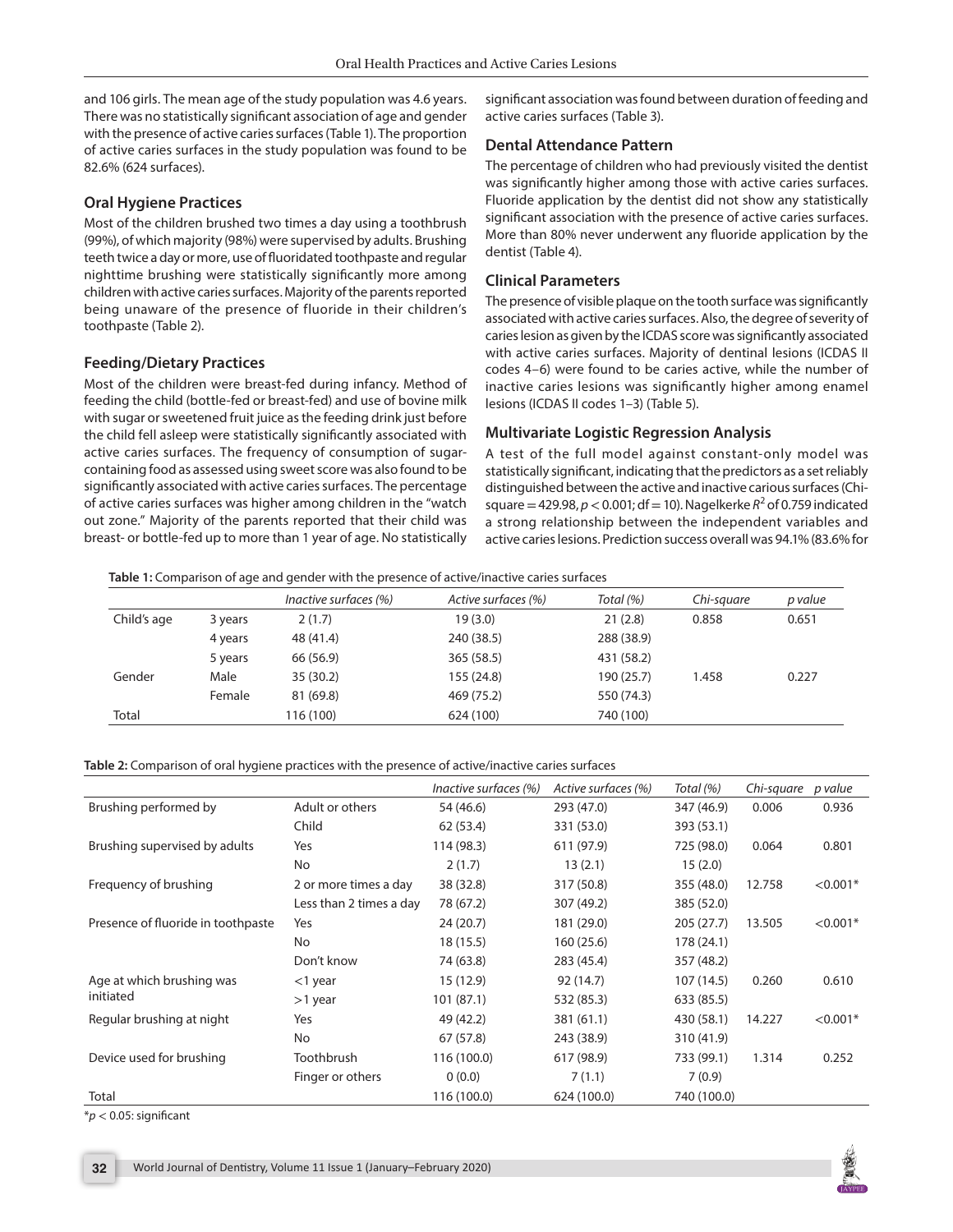|                                     |                                                        | Inactive surfaces (%) | Active surfaces (%) | Total (%)  | Chi-square | p value  |
|-------------------------------------|--------------------------------------------------------|-----------------------|---------------------|------------|------------|----------|
| Method of feeding                   | Breast-fed                                             | 64 (55.2)             | 380 (60.9)          | 444 (60.0) | 9.421      | $0.009*$ |
|                                     | Bottle-fed                                             | 3(2.6)                | 54 (8.7)            | 57(7.7)    |            |          |
|                                     | <b>Both</b>                                            | 49 (42.2)             | 190 (30.4)          | 239 (32.3) |            |          |
| Feeding duration                    | Less than 1 year                                       | 15(13.0)              | 65 (10.5)           | 80 (10.9)  | 0.655      | 0.418    |
|                                     | More than 1 year                                       | 100 (87.0)            | 555 (89.5)          | 655 (89.1) |            |          |
| Feeding drink with which child feel | Formula milk in bottle                                 | 12(10.3)              | 60(9.6)             | 72 (9.7)   | 12.356     | $0.006*$ |
| asleep in infancy                   | Milk without sugar in<br>bottle                        | 13 (11.2)             | 110 (17.6)          | 123 (40.0) |            |          |
|                                     | Milk with sugar/<br>sweetened fruit juice<br>in bottle | 27(23.3)              | 74 (11.9)           | 111 (49.2) |            |          |
|                                     | Breast milk                                            | 64 (55.2)             | 380 (60.9)          | 444 (60.0) |            |          |
| Sweet score                         | Excellent or good                                      | 12(10.3)              | 28(4.5)             | 40(5.4)    | 6.564      | $0.010*$ |
|                                     | Watch out zone                                         | 104 (89.7)            | 596 (95.5)          | 700 (94.6) |            |          |
| Total                               |                                                        | 116 (100.0)           | 624 (100.0)         | 740(100.0) |            |          |

#### **Table 3:** Comparison of dietary practices with the presence of active/inactive caries surfaces

\**p* < 0.05: significant

**Table 4:** Comparison of dental attendance pattern with the presence of active/inactive caries surfaces

|                                 |     | Inactive surfaces (%) | Active surfaces (%) | Total (%)   | Chi-sauare | p value  |
|---------------------------------|-----|-----------------------|---------------------|-------------|------------|----------|
| Visited dentist                 | Yes | 40 (34.5)             | 290 (46.5)          | 330 (44.6)  | 5.693      | $0.017*$ |
|                                 | No  | 76 (65.5)             | 334 (53.5)          | 410 (55.4)  |            |          |
| Fluoride application by dentist | Yes | 13 (11.2)             | 111 (17.8)          | 124 (16.8)  | 3.038      | 0.081    |
|                                 | No  | 103 (88.8)            | 513 (82.2)          | 616 (83.2)  |            |          |
| Total                           |     | 116 (100.0)           | 624 (100.0)         | 740 (100.0) |            |          |

\**p* < 0.05: significant

**Table 5:** Comparison of clinical parameters with the presence of active/inactive caries surfaces

|                                     |                | Inactive surfaces (%) | Active surfaces (%) | Total (%)   | Chi-sauare | p value    |
|-------------------------------------|----------------|-----------------------|---------------------|-------------|------------|------------|
| Presence of plaque on tooth surface | Plaque absent  | 90 (77.6)             | 286 (45.8)          | 376 (50.8)  | 39.459     | $< 0.001*$ |
|                                     | Plaque present | 26(22.4)              | 338 (54.2)          | 364 (49.2)  |            |            |
| Depth of lesion-ICDAS score         | Enamel lesion  | 114 (98.3)            | 63(10.1)            | 177 (23.9)  | 4.180      | $< 0.001*$ |
|                                     | Dentin lesion  | 2(1.7)                | 561 (89.9)          | 563 (76.1)  |            |            |
| Total                               |                | 116 (100.0)           | 624 (100.0)         | 740 (100.0) |            |            |

\**p* < 0.05: significant

inactive caries lesions and 96% for active caries lesions). The results of the regression analysis showed that previous dental visits and sweet score in the watch out zone were significantly associated with active caries surfaces. Among the clinical parameters, the presence of visible plaque on the tooth surface and dentinal cavitated lesions (ICDAS II codes 4–6) resulted in higher odds of having active caries surfaces (Table 6).

# **Dis c u s sio n**

International Caries Detection and Assessment System was developed as a visual criterion to standardize caries detection procedures.12,13 ICDAS criteria have been used for caries diagnosis in clinical practice, research work, and epidemiological surveys. A scoring criterion was added to the ICDAS II system for assessment of lesion activity. The system is referred to as ICDAS-LAA system.<sup>13</sup> This system is shown to have good reliability and validity.<sup>5</sup> Hence, this system was used to study the factors associated with lesion activity.

The results of this study showed that the presence of visible plaque on the tooth surface and cavitated dentinal lesions are associated with active caries surfaces. The cavitated caries lesions are not amenable to proper oral hygiene maintenance by the patient, thereby harboring plaque on their surface. The progression of caries lesions occurs due to the presence of bacterial plaque in these plaque harboring sites.<sup>18</sup> They provide a suitable niche for microorganisms to thrive and contribute to lesion activity. Persistence of microorganisms results in successive pH drops at the tooth plaque interface, resulting in lesion progression. $7^{19}$  It is notable that oral hygiene habits such as twice or more frequency of brushing and regular nighttime brushing were high among children with active caries lesions, as revealed by the univariate analysis in this study. Regular brushing results in the disturbance of the established plaque and hence should lead to decreased caries activity.<sup>20</sup> However, in this study, as most of the active caries surfaces were cavitated, they served as plaque stagnation areas rendering the toothbrushing ineffective in decreasing plaque. The severity of lesion is an important consideration for the management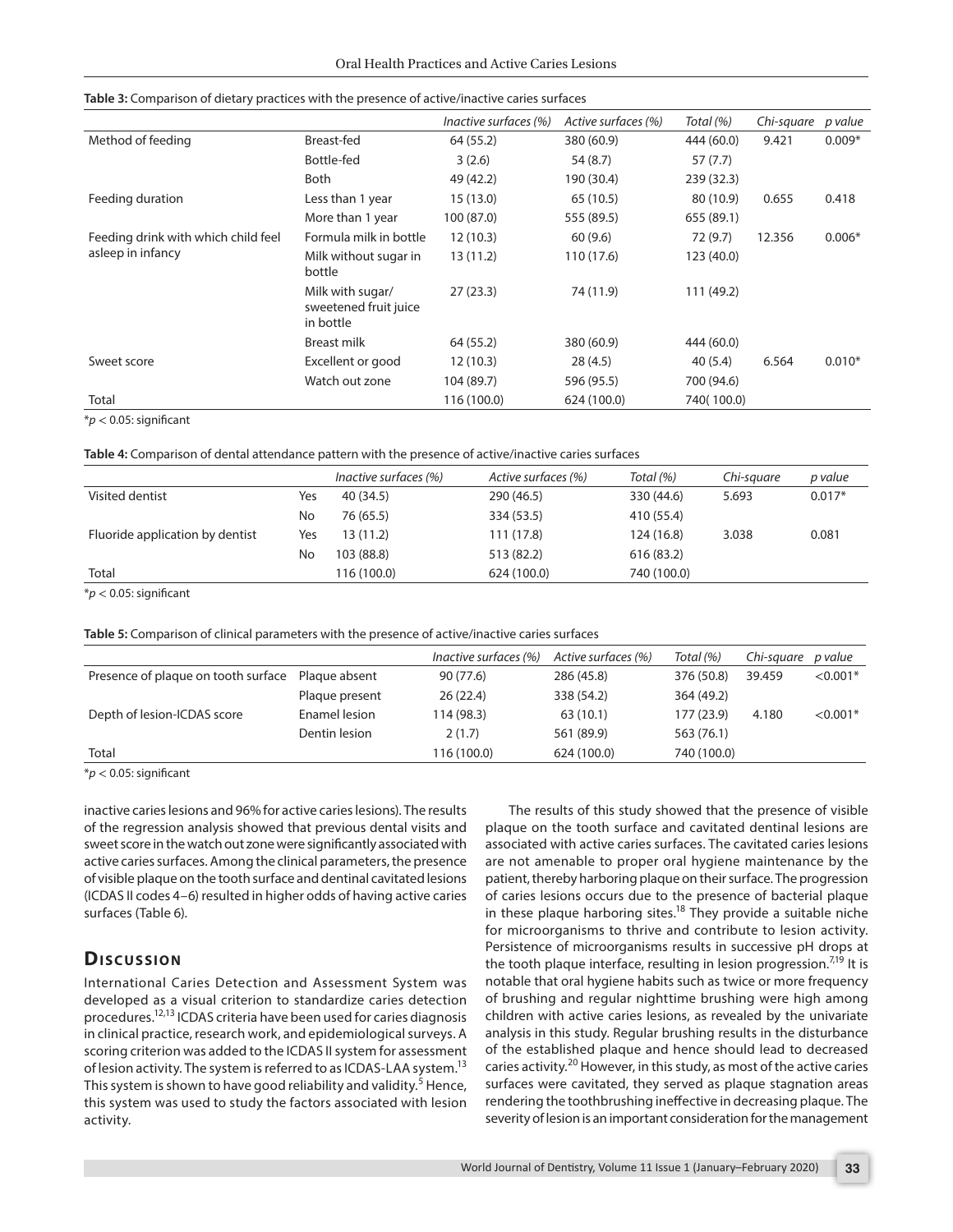| Table 6: Multivariate analysis depicting odds ratio between active and inactive carious lesions |  |
|-------------------------------------------------------------------------------------------------|--|
|-------------------------------------------------------------------------------------------------|--|

| Variable                                           |                                                      | Wald value | Odds ratio | Confidence interval | p value    |
|----------------------------------------------------|------------------------------------------------------|------------|------------|---------------------|------------|
| Frequency of brushing                              | 2 or more times daily (ref.)                         |            |            |                     |            |
|                                                    | Less than twice daily                                | 0.37       | 1.39       | $4.01 - 0.48$       | 0.543      |
| Fluoride in toothpaste                             | Yes (ref.)                                           |            |            |                     |            |
|                                                    | <b>No</b>                                            | 0.18       | 1.29       | $3.29 - 0.47$       | 0.668      |
|                                                    | Don't know                                           | 1.44       | 1.38       | $3.59 - 0.53$       | 0.509      |
| Method of feeding                                  | Breast-fed (ref.)                                    |            |            |                     |            |
|                                                    | Bottle-fed                                           | 0.31       | 0.73       | $2.18 - 0.25$       | 0.577      |
|                                                    | <b>Both</b>                                          | 1.48       | 3.22       | 21.17-0.49          | 0.223      |
| Bottle-feed drink with which child<br>falls asleep | Formula milk/milk without<br>sugar/breast-fed (ref.) |            |            |                     |            |
|                                                    | Milk with sugar/juice                                | 0.07       | 1.22       | $5.14 - 0.29$       | 0.788      |
| Frequency of dental visit                          | Never visited dentist (ref.)                         |            |            |                     |            |
|                                                    | Visited dentist                                      | 4.03       | 0.39       | $0.98 - 0.16$       | $0.045*$   |
| Sweet score                                        | Excellent or good (ref.)                             |            |            |                     |            |
|                                                    | "Watch out" zone                                     | 5.76       | 4.95       | $18.27 - 1.34$      | $< 0.001*$ |
| Plaque present on surface                          | Absent (ref.)                                        |            |            |                     |            |
|                                                    | Present                                              | 20.6       | 6.84       | $15.71 - 2.98$      | $< 0.001*$ |
| Depth of lesion (as per ICDAS                      | Enamel lesion (scores 1-3) (ref.)                    |            |            |                     |            |
| score)                                             | Dentin lesion (scores 4-6)                           | 98.91      | 9.64       | 15.06-1.06          | $< 0.001*$ |
| Nighttime brushing                                 | Yes (ref.)                                           |            |            |                     |            |
|                                                    | No                                                   | 0.03       | 1.1        | $3.20 - 0.38$       | 0.862      |

\**p* < 0.05: significant

of active carious lesion.<sup>15</sup> Active dentinal lesions (ICDAS codes  $4-6$ ) require operative management such as restorative treatment, while active enamel lesions (ICDAS codes 1–3) can be managed by a preventive/nonoperative approach such as oral prophylaxis, pit and fissure sealant, and fluoride varnish application.<sup>15,21</sup> This underlines the need for regular dental visits by the patient for restorative treatment.

In a previous *in vivo* study, where the association of various parameters related to children and their teeth with the activity of occlusal caries lesions was evaluated, children who had visited dentist previously had less number of active caries lesion.<sup>5</sup> In this study, a higher proportion of children with active caries lesions had visited the dentist earlier. A possible reason for this could be easy recognition of cavitated lesion by the parent, which is often associated with symptoms leading to the initial dental visit. The restorative therapy to be provided by the dentist for the management of these lesions could lead to further dental visits.<sup>22</sup> Visiting dentist only when a complaint arises is a common behavior seen among children with ECC.<sup>6</sup> In this study population, most of the inactive lesions were early enamel lesions and were not recognized by parents, resulting in no dental visits by these children.

Another factor contributing to active caries lesions is the sweet score of the diet being in the "watch out zone," as per the results of this study. Frequent sugar exposure, especially to sticky foods, leads to accumulation of mutans streptococci and lactobacilli on the tooth surface, thereby aiding in progression of the lesion.<sup>19</sup> The proportion of active caries surfaces in the study population was found to be as high as 82.6%. The proportion of active caries lesions has also been found to be high in earlier epidemiological surveys.<sup>8,15</sup> Most of the cavitated dentinal lesions were active, as cavitated lesions do not facilitate biofilm removal. However,

enamel lesions are mostly non-cavitated and facilitate plaque removal.<sup>8</sup>

The results of the study highlight that certain improper oral health practices can contribute to the activity of the caries lesions. The risk factors associated with the activity of caries lesions among children with ECC, as observed in this study, may be targeted by the clinician during the management of children with ECC. Hence, parental education to increase the awareness about oral health practices, particularly plaque control measures, decreasing sugar exposures in the diet, and regular visits to the dentist for completion of the restorative therapy, should be done by the dentist during the initial visit of the patient with ECC. It should be stressed on by the dentist that these factors not only cause dental caries but also contribute to their progression.

Considering the pattern of coding of ICDAS II, which relies on clinician's visual and tactile examination skills, there exists a possibility for subjectivity in identifying the state of the lesion.<sup>13</sup> Hence, the examiners were thoroughly trained and calibrated, prior to the onset of the study. The cross-sectional frame of the study, which does not give a temporal cause and effect relationship, limits the results of this study. An inherent recall bias associated with the responses of the parent to the questionnaire is also a limitation.<sup>23</sup> Further studies with analytical design may confirm the results of this study.

# **CONCLUSION**

Within the limitations of this study, it can be concluded that caries lesions in the teeth with visible plaque on their surfaces and cavitated lesions extending to dentin are likely to be active caries lesions. Higher frequency of sugar consumption in the diet is also associated with active caries lesions.